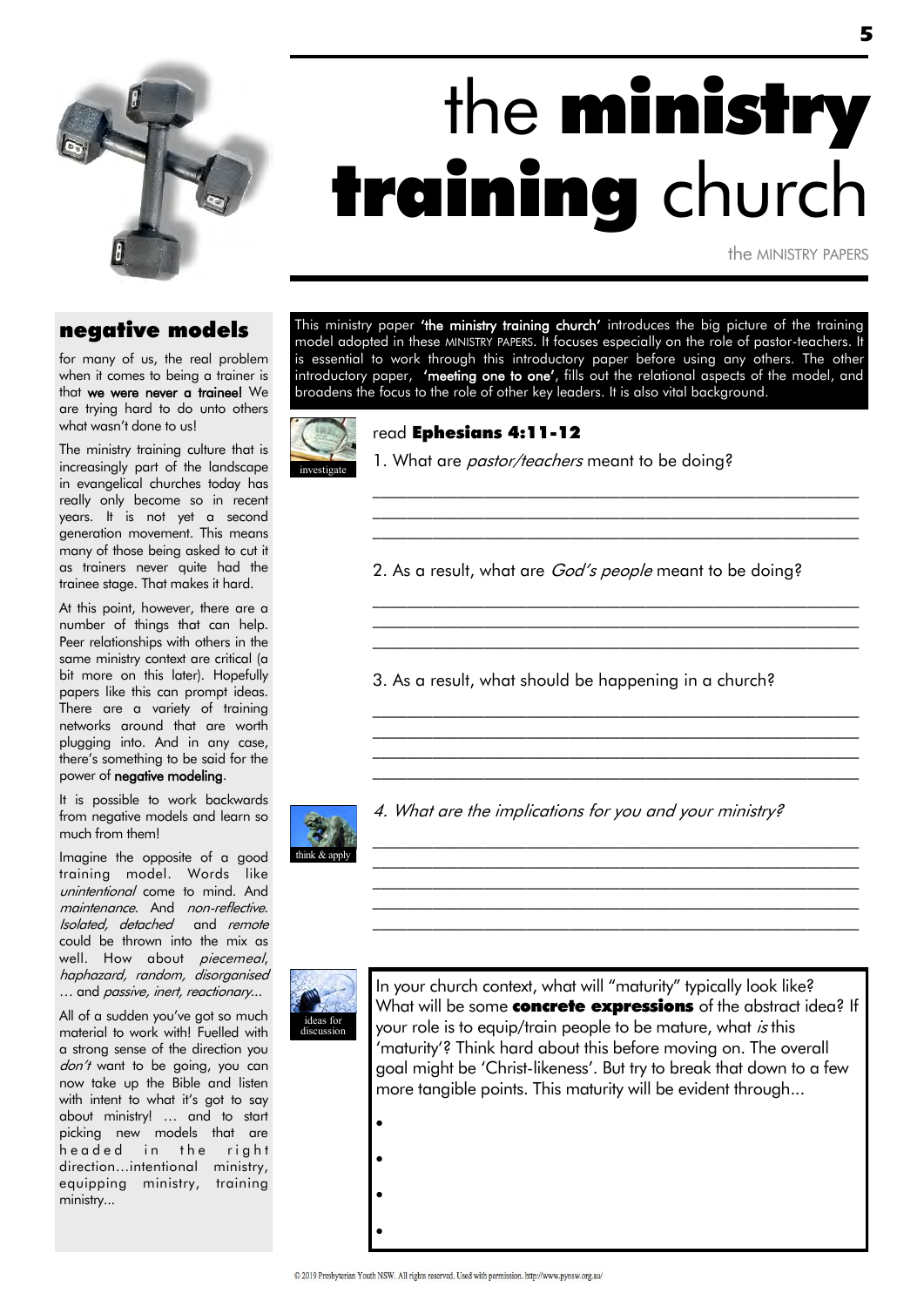# intentional ministry

Maturity in Christ isn't easily measured. It's about character not just activities. That said, it"s helpful to identify a shape of what maturity will actually look like in your context. Maturity shows itself in certain key ways. And there are also some key ways people grow to further maturity. So it's good to have a plan. It's good to have a sense of where you"re taking people...



# connect. grow. serve.

These MINISTRY PAPERS have been developed with a pathway of Christian maturity in mind: Connect. Grow. Serve. After connecting to God through trusting in Christ, a vital way we can **grow** is through a growth group and a vital way we can **serve** is through a ministry team.

So, the mature Christian in our church will live out and grow in their Christlikeness through…

1. being actively involved in a **growth group** = grow

### 2. being actively involved in a **ministry team** = serve

The table below shows how many objectives are addressed through this simple pathway approach, and how an intentional growth group ministry can not only provide accountability for all relationships in the believer"s life, but also flow on to their involvement in a ministry team.

| growth group goal                                                                                                                                                                                                                                                                                                                                                                                                                                                                                                                                                                                                                                                                                                                                                         | ministry team goal                                                                                                                                                                                                                                                                                                                                                                                                                                                                                                                                                                        |
|---------------------------------------------------------------------------------------------------------------------------------------------------------------------------------------------------------------------------------------------------------------------------------------------------------------------------------------------------------------------------------------------------------------------------------------------------------------------------------------------------------------------------------------------------------------------------------------------------------------------------------------------------------------------------------------------------------------------------------------------------------------------------|-------------------------------------------------------------------------------------------------------------------------------------------------------------------------------------------------------------------------------------------------------------------------------------------------------------------------------------------------------------------------------------------------------------------------------------------------------------------------------------------------------------------------------------------------------------------------------------------|
| * a growing relationship with God,<br>especially through personal Bible<br>reading and prayer<br>MINISTRY PAPERS (e.g.):<br>personal bible reading and prayer                                                                                                                                                                                                                                                                                                                                                                                                                                                                                                                                                                                                             | according to the needs of the church<br>according to the gifts of the individual<br>believer<br>MINISTRY TEAMS PAPERS (e.g.):<br>crèche ministry<br>kids church ministry<br>kids club ministry<br>primary school scripture<br>youth ministry<br>high school lunchtime groups<br>university ministry<br>pre-school mums outreach<br>child protection<br>support ministries<br>MAIN MEETING MINISTRY PAPERS (e.g.):<br>welcoming ministry<br>music ministry<br>sound ministry<br>preaching that connects<br>leading church<br>kids talks<br>drama/set-up pieces<br>bible readings & prayers |
| * growing relationships with <b>other</b><br><b>believers</b> , especially through the<br>growth group<br>MINISTRY PAPERS (e.g.):<br>leading a growth group;<br>joining a growth group<br>encouragement; hospitality<br>* growing relationships with those in<br>their family/household, as seryants<br>MINISTRY PAPERS (e.g.):<br>marriage preparation<br>Christian households<br>raising kids to follow Jesus<br>* growing relationships with<br><b>unbelievers</b> , especially through<br>personal evangelism<br>MINISTRY PAPERS (e.g.):<br>personal evangelism<br>personal apologetics; cults<br>* growing relationships with/the<br>whole church in mission,<br>serving in a ministry team<br>MINISTRY PAPERS (e.g.):<br>joining a ministry team<br>see next column |                                                                                                                                                                                                                                                                                                                                                                                                                                                                                                                                                                                           |

### pathways

The core business of pastors is this: equipping God"s people for works of service. Not simply ministering to others. But enabling the ministry of others. Training, therefore, is not an optional extra for the pastor/ teacher but *central* to our role. And training is not an optional extra for God"s people, but must be provided for all of them.

Unless this training is *intentional*, however, it probably won't happen. That means identifying *goals*, as already discussed. It also means identifying the tangible steps needed for people to travel towards these goals. Everyone's pathway to maturity will be different. But it's worth trying to identify what a standard pathway will look like. What steps are involved? What strategies might help people move from one stage to another?

Identifying a standard pathway enables you to identify roughly where someone is at. It also helps identify what their next step might need to be. It's not always neat, of course. But it's a starting point for intentional ministry. Referring to the list of MINISTRY PAPERS on the left, hopefully it might be apparent how the various papers are designed to help facilitate the more detailed pathway set out below. The next page will expand on how this can work...

| stage                  | strategy               |
|------------------------|------------------------|
| <b>Christian?</b>      | personal<br>evangelism |
| initial church         | welcoming              |
| contact                | team                   |
| maintaining<br>contact | hospitality            |
| getting<br>acquainted  | newcomers group        |
| getting                | joining/linked to      |
| involved               | a growth group         |
| getting                | active in              |
| equipped               | growth group           |
| trained for            | taken through          |
| ministry               | ministry paper         |
| training               | take others            |
| others                 | through paper          |
| leading                | apprentice             |
| growth group           | leader                 |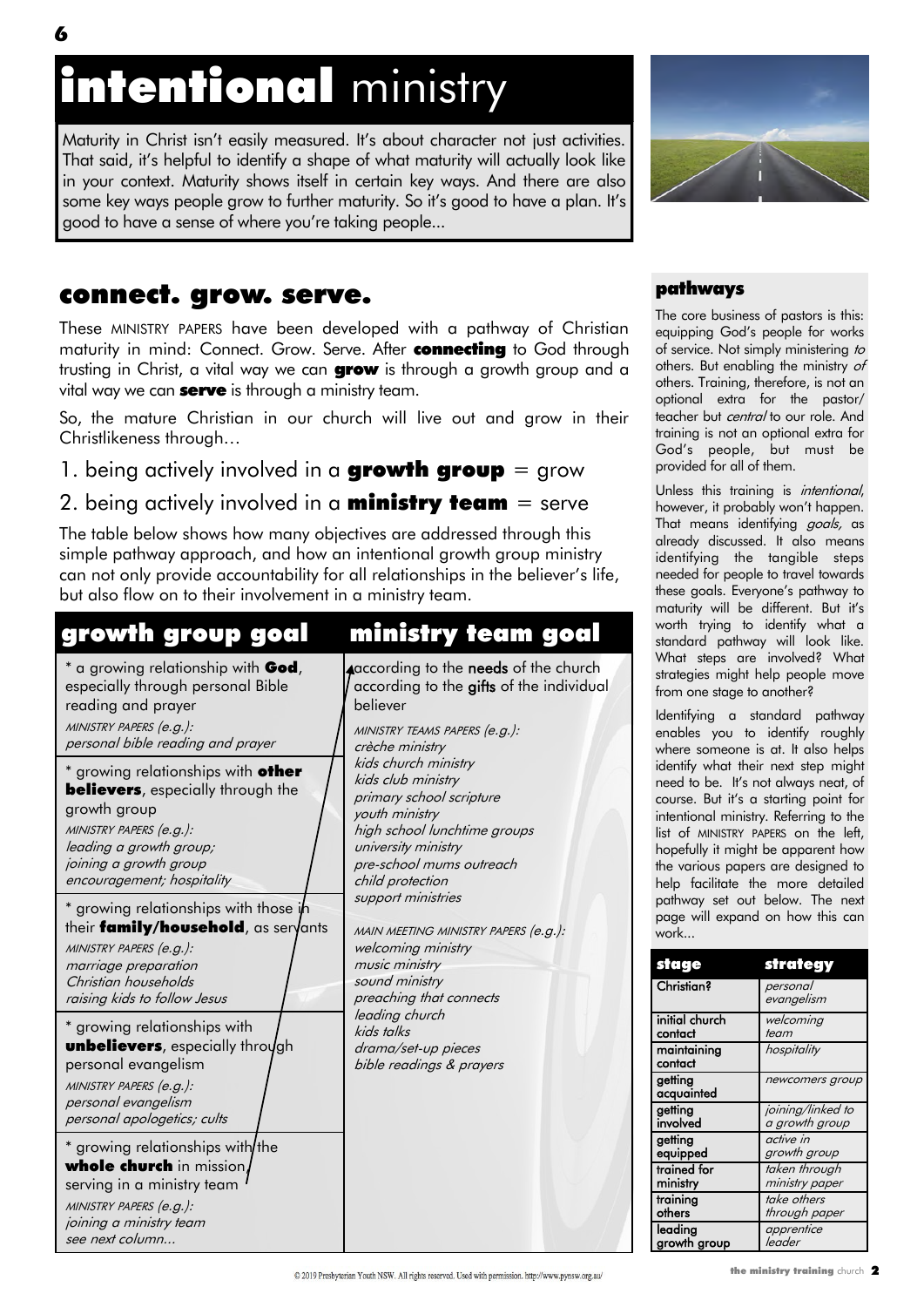

## teach a man to fish?

we have long ago taken hold of the idea that we need to do more than give a man a fish… we need to teach him to fish. But there"s another step needed when it comes to ministry … we need to teach others to teach others to fish. In 2 Timothy 2 we see Paul teaching Timothy to teach others to teach others…

"And the things you have heard me say in the presence of many witnesses entrust to reliable men who will also be qualified to teach others" (2 Timothy 2:2).



An important underlying principle of these papers is the notion of 'span of care". This concerns how many people one person can care for. It's an especially important concept in the context of the 'growth groups' ministry papers. It's also extremely relevant to becoming a ministry training church. We might call this "span of training" - how many people can you train?

If Ephesians 4 challenges pastors to train everyone, 2 Timothy 2 reminds us that this will mean starting with a few key people, through whom everyone can be trained.

# relational ministry

You have worked out some tangible goals of what Christian maturity might look like in your church context. You have worked out what some of the key steps look like on the pathway to these goals. Now it's time to train. So here"s the key question: what will this training look like? When we think training, it"s time to think BEYOND THE EVENT, to relationships!

When we think about training we need to think **culture** not just events, relationships, not just activities.

Too much of our approach to training is event-focussed. We hope that if we can drag enough people along to the training event – it will be an instant fix all, with everyone who attends changed forever! The reality is, however, that while training events have their place, on their own they tend to produce very little lasting impact. The event can act as a useful catalyst. But unless there is an ongoing training relationship for feedback, discussion and prayer, not much will result. Unless there is a genuine sharing of struggles, training is not **training**! Worse, outside of a relational context, ministry skills are abstracted from personal godliness and theological development… so we're not training the person.



all these coaches & leaders all must be trained in the two foundational ministry papers: \* the ministry training church & \* meeting one-to-one… as well as the relevant leadership paper (e.g. \* leading a growth group or \* youth ministry ). They must be equipped by pastors (over time) to, in turn, take people they lead through relevant papers...

Remember, the role of the MINISTRY PAPERS is not simply to transfer content, but to establish these trainer/trainee relationships. In this way, the *process* is as important as the content. The paper forms a "contract" of agreed approach to the ministry, a basis for ongoing reflection, and a springboard to further reading anddiscussion. It's the starting point for an ongoing training relationship. This is why the "meeting one-to-one" paper is also vital for all coaches & leaders.

#### notes:

- training is geared through two main arms: the growth groups arm and the ministries arm.
- the intervening stage of 'coaches' is needed if the total number of growth group leaders/ ministry leaders is, say, in double figures (span of training).
- pastors train growth group coaches (who then train growth group leaders e.g. "leading as growth group") and ministry coaches (who then train ministry leaders e.g. "youth ministry").
- growth group leaders not only orientate people to being part of a group ("joining a growth group"), but have responsibility for training/equipping in the 3rd & 4th areas listed on page 2. They will, therefore, take their group members through the household/family papers & personal evangelism papers (assistant/apprentice leaders will be also be needed!).